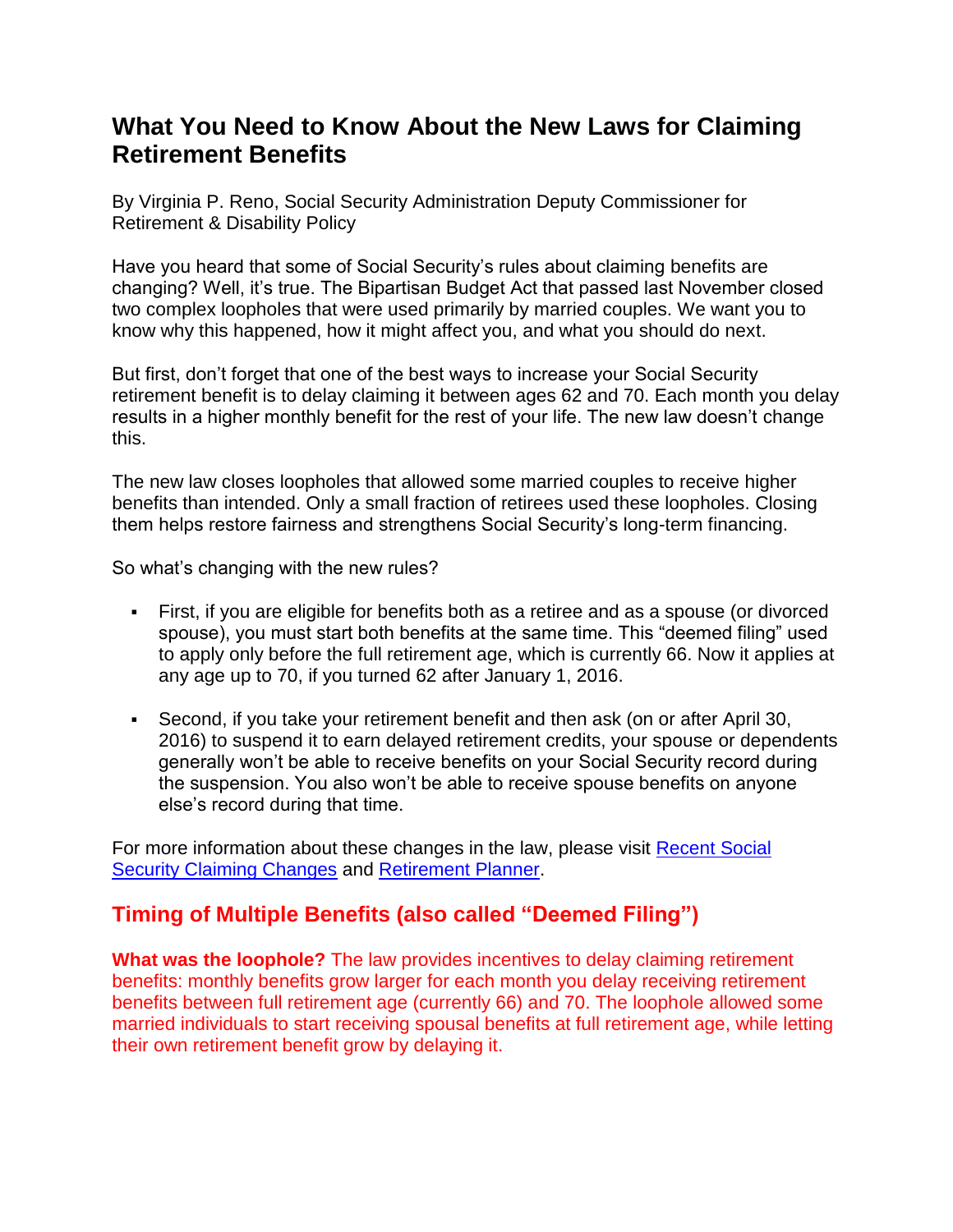**How is the law changing?** Under existing law, if you are eligible for benefits both as a retired worker and as a spouse (or divorced spouse) in the first month you want your benefits to begin and are not yet full retirement age, you must apply for both benefits. You will receive the higher of the two benefits. This requirement is called "deemed filing" because when you apply for one benefit you are "deemed" to have also applied for the other.

Under the new law deemed filing is extended to apply to those at full retirement age and beyond. In addition, deemed filing may occur in any month after becoming entitled to retirement benefits. For example, if you begin receiving your retirement benefit and only later become eligible for a spousal benefit (or vice versa), you will be "deemed" to have applied for the second benefit as soon as you are eligible for it. Your monthly payment will be the higher of the two benefit amounts.

**What is the rationale for this change?** Historically, spousal benefits were designed to be paid only to the extent they exceeded any benefit the spouse earned based on his or her own work record. This change in the law preserves the fairness of the incentives to delay, but it means that you cannot receive one type of benefit while at the same time earning a bonus for delaying the other benefit.

**Who will be affected?** If you turn 62 on or after January 2, 2016, and will be eligible for benefits both as a retired worker and as a spouse (or divorced spouse), then the new law applies to you. Deemed filing applies to retirement benefits, not to survivor's benefits. So, if you are a widow or widower, you may start your survivor benefit independently of your retirement benefit if you restrict the scope of your application. There are also some exceptions to deemed filing. For example, deemed filing does not apply if you receive spouse's benefits and are also entitled to disability, or if you are receiving spousal benefits because you are caring for the retired worker's child. If you have questions about your specific situation, contact Social Security.

**How and when is Social Security implementing this change?** We have already implemented this change with specific instructions to our field office employees because the law applies to those who attain age 62 on January 2, 2016 or later. We are continuing to update our website and materials

## **Voluntary Suspension of Benefits (also called "File and Suspend")**

**What was the loophole?** As described above, retirement benefits grow for each month you delay claiming, between full retirement age (currently 66) and 70. A loophole allowed a worker at full retirement age or older to apply for retirement benefits and then voluntarily suspend payment of those retirement benefits, which allowed a spousal benefit to be paid to his or her spouse while the worker was not collecting retirement benefits. The worker would then restart his or her retirement benefits later, for example at age 70, with an increase for every month retirement benefits were suspended.